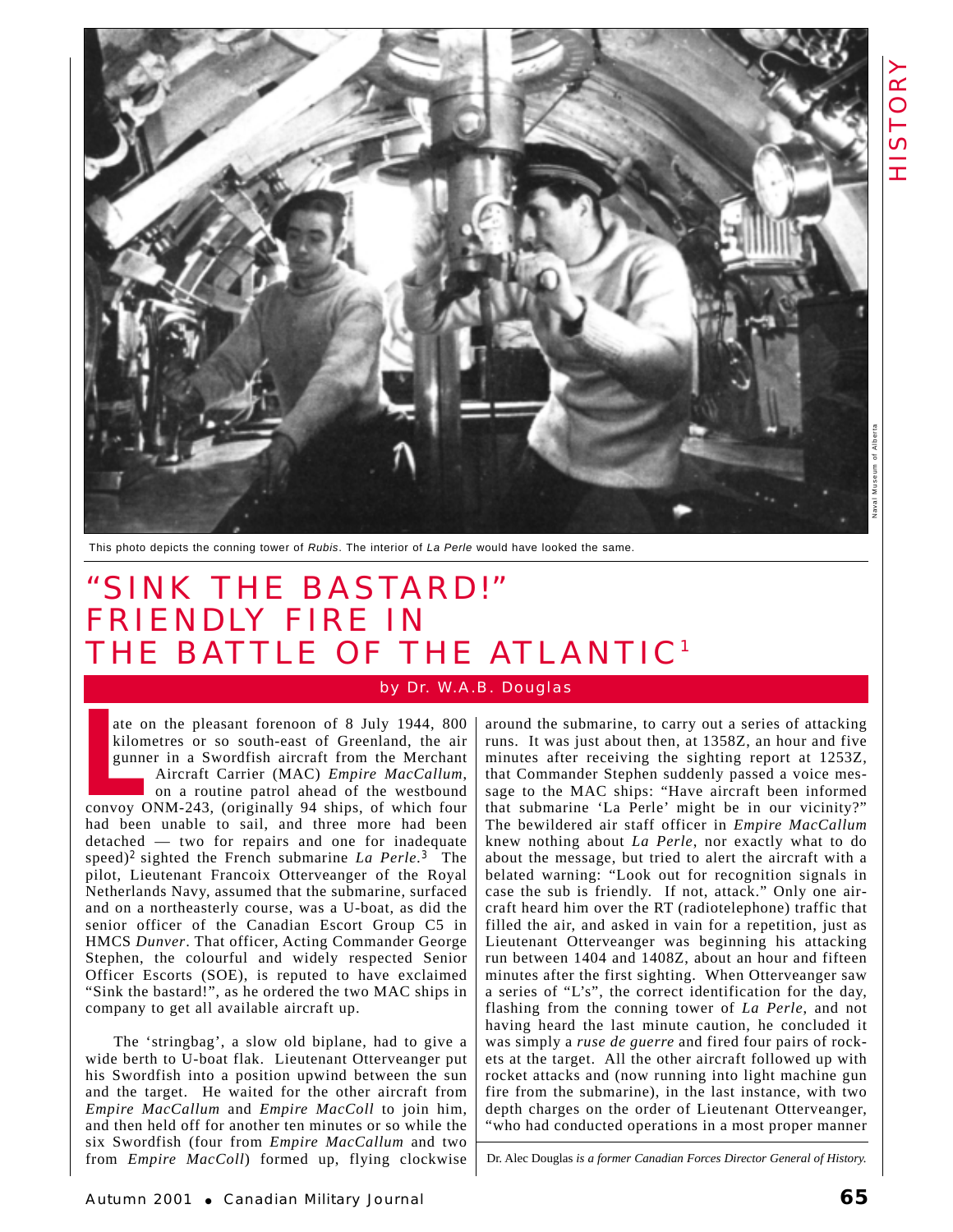from the start". So effective was the operation that the air staff officer in *Empire MacCallum* was moved to comment, in a more triumphal tone than probably was intended: "The attack was extremely well co-ordinated and was over in the space of a minute. At least eight



The French submarine Rubis, sister boat to La Perle.

hits were scored on the submarine which sank within four minutes of the attack."<sup>4</sup> By the time escorts from Convoy ONM-243 reached the scene, only one man out of a crew of sixty men, a Chief Petty Officer machinist, was still alive.<sup>5</sup>

Terrible mistakes like this are the currency of war, but they trouble the conscience long after the event. Knowing the tension between De Gaulle and the Allies, and the suspicion of Vichy influences in the French Navy, was there malice aforethought?<sup>6</sup> Why did it take so long for the SOE to issue his warning, and why was it given in such ambivalent terms?

George Stephen was a master mariner with nearly twenty years at sea before the war. He was one of that rare breed, an old Arctic hand, and had been serving as Chief Officer and Master of Vessels trading in the eastern Arctic since 1934, before putting on naval uniform in 1939. He had been escorting convoys almost continuously since the winter of 1941, and had earned the reputation of a first-rate leader of men, as well as being a fine and courageous seaman. In March 1942, while commanding the corvette *Mayflower*, he salvaged the 16,000-ton tanker *Imperial Transport* after she had been abandoned by her crew, and had her towed into Newfoundland. This feat, and his "great devotion to duty and ... invaluable service in connection with the escort of vessels during exceptionally severe winter months" had brought him a Distinguished Service Cross. Later that year, he received a Mention in Despatches for his display of "outstanding seamanship in taking one of HM ships in tow under the most difficult circumstances, bringing her safely into harbour."

In March 1943, in command of the old four-stacker destroyer *Columbia*, he salvaged the 6000-ton merchant ship *Matthew Luckenbach* and brought her into harbour with a valuable cargo after she had been twice abandoned. For this, he had been made an

Officer of the Order of the British Empire. And in March 1944, in command of the destroyer *St Laurent*, after his ship's company extinguished a severe fire that had broken out on board SS *San Francisco*, he joined HMS *Forester* to sink *U-845*, for which he received the bar to his DSC. With this record, he seems to have been a logical, perhaps inevitable, choice to take over command in April 1944 from Commander Hugh Pullen of Escort Group C5. His actions on 8 July 1944 left an unfortunate blot upon a truly remarkable record.<sup>7</sup>

Stephen was well aware of the passage of *La Perle* from refit in the United States to Holy Loch in the United Kingdom. As early as 4 July, after sailing from Moville on the 3rd, detailed messages from Flag Officer Newfoundland, Commander-in-Chief (C in C) Western Approaches in Liverpool, the Admiralty, and the United States Navy's (USN's) C in C Atlantic, had reported the departure of *La Perle* from St. John's Newfoundland, the positions

through which the submarine would pass, and the stringent bombing restrictions in force fifty miles ahead and astern, and twenty miles on either beam.<sup>8</sup> Daily situation reports informed all naval ships of the position, course and speed of the submarine, and there is no doubt that enough of these signals had been received in *Dunver* to keep the SOE informed of *La Perle*'s whereabouts, although Stephen would give evidence before the Board of Inquiry that he had not seen the sailing signal from St. John's and that he was unaware of the bombing restrictions until after the attack.<sup>9</sup> Whether or not he was aware of such restrictions, he acknowledged that the most recent signal from Western Approaches placed *La Perle* in the approximate vicinity of the Swordfish sighting, and this should automatically have made him careful not to attack the French submarine. But he was also concerned about a U-boat, which the Admiralty's situation reports had placed to the north of the convoy, and steaming in a southwesterly direction, over the previous three days.

This contention, as the findings of the Board of Inquiry would imply, had the tone of special pleading. The U-boat situation report, it is true, placed an enemy submarine within ninety miles of a position to the northeast of the convoy, steering south west,<sup>10</sup> and until receipt of the situation report for the next day, it could have been regarded as a legitimate threat to the convoy.11 Stephen could always argue that case, and it is conceivable that as an experienced escort commander he truly believed, despite the warnings about *La Perle*, that any submarine close to his convoy was fair game. His subsequent evidence, nevertheless, suggested that the wish was father to the thought: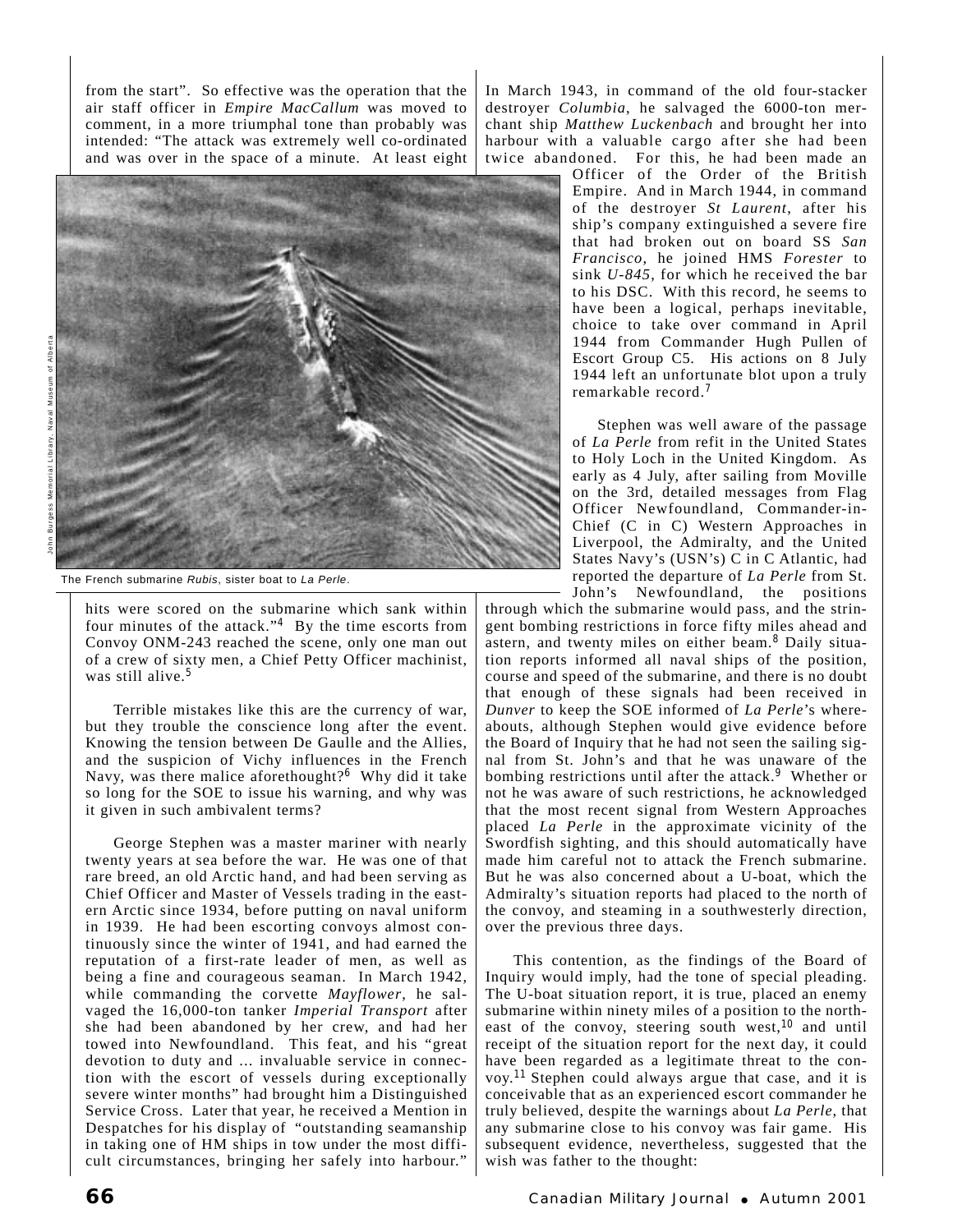I was also in possession of a signal from C-in-C US Fleet, Time of Origin 080038Z, which would put the LA PERLE in a position a considerable distance to the westward. This appeared to me to be a rather obvious diversion for the submarine to avoid making contact with the convoy, but as it was not supported by any statement from C IN C WA it left me in doubt as to the true position of LA PERLE.

At 1327, he had asked the aircraft to report the course and speed of the target at first sighting, and "after consulting the plot further", he decided that this might after all be the French submarine.<sup>12</sup> Stephen enlarged upon this in his evidence at the Board of Inquiry on 14 July:

Two days, or three days before the incident...the submarine reports from C. in C. W.A. gave the usual weather reports, and there was one submarine which seemed to be north of ... the convoy and travelling in a south-westerly direction.

In the evening of the 7th we had a report which included the "La Perle" giving her position, course and speed. A signal regarding that was sent off to the Commodore, Vice-Commodore and M.A.C. Ships ...We had no sooner sent that one off when we had an amendment from C in C. W.A. So then we gave the amended position to the Commodore, Vice-Commodore and M.A.C. Ships ... Early next morning, the 8th, there was a signal brought down to me from the W/T Department from C in C U.S. Fleet ... which gave a different position and route for the submarine, but I didn't pass that signal to anyone.... At 1252 there was a report saying there was a U-boat in sight ... [another] signal at 1255 [said] the submarine was at periscope depth. At 1259 there was a signal "U-boat intends to

fight on the surface". So ... I really did think it was a German submarine...[but] when they gave me [a course of] 045, and a speed of 16 knots, I thought it may be the "La Perle", seeing it was going in that direction.... <sup>13</sup>

As will be seen from other evidence in the Board of Inquiry, the transmissions from *Dunver* on the evening of 7 July were not even logged, and there was no acknowledgement from any of the addressees.

On the bridge of the frigate, so far as can be reconstructed from the evidence, Stephen's impulsive order had been met with stunned silence. The leading signalman in *Dunver*, John Seale, who had been plotting the daily situation reports, exclaimed "Sir, that may be the *La Perle*". Stephen's response, and this is a vivid recollection, was a non-committal grunt. None of the other bridge personnel, according to Seale, said a word. The leading signalman was a witness of some credibility. He had joined the naval reserve in 1937, having previously been a bandsman in the Winnipeg sea cadet band, had taken his first qualifying courses as a signalman in 1939- 40 at HMCS *Stadacona*, and served briefly in the corvettes *Chaleur* and *Collingwood* before being attached to Captain (D) [Destroyers] in Halifax as a trained operator. He had been leading signalman in *Dunver* since October 1943 (the ship had been commissioned in September), and in this capacity spent more time on the bridge than almost any other lower deck hand in the ship. Unfortunately, he came down with appendicitis before *Dunver* returned to harbour and, being hospitalized, did not give evidence before the Board of Inquiry or the subsequent investigation into the communications department.<sup>14</sup>

George Stephen, for his part, was a dominating presence, and the ships' officers stood in awe of him. His men, according to the reports of almost all the officers who had reported on him, would do anything for him, but throughout this voyage he had consistently



HISTORY HISTORY

Aboard HMCS Dunver. Commander George Stephen is on the right.

refused to make a formal acknowledgement of the daily reports shown to him by the signalman. By contrast, the Captain (Lieutenant Wilfred Davenport) and First Lieutenant (Lieutenant W.G. Mylett) had signed to say they had seen the report on each occasion that it was brought to the bridge. Stephen, recalls Seale, had not only refused to sign, but had shown disinterest to the point of rudeness.<sup>15</sup> Stephen, according to his own account, began to have his own doubts about forty minutes after the first sighting. Possibly he was puzzled that the submarine had not engaged in any evasive manoeuvring or thrown up any anti-aircraft fire. Nevertheless, he delayed another twenty minutes while he was "working on the chart ... going over my figures and positions just to make absolutely sure",<sup>16</sup> before asking the MAC ships whether the pilots knew about the possible presence of *La Perle.* That, of course, proved to be too little too late.<sup>17</sup>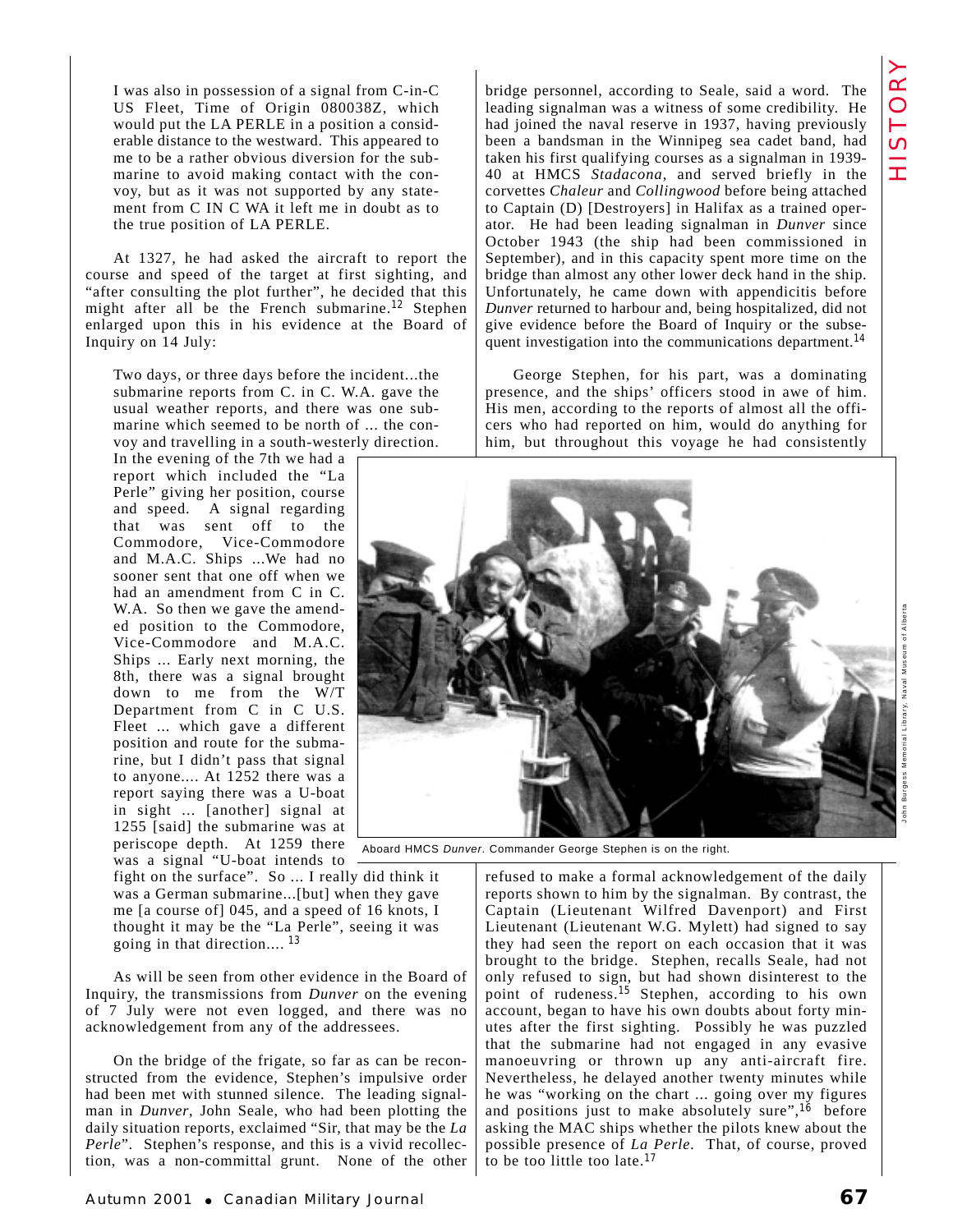Had the air staff in the MAC ships known of *La Perle*'s position, course and speed they would certainly have had similar doubts. That they did not know resulted from the failure of *Dunver* to ensure that they received the situation reports. It was the SOE's responsibility to pass all relevant naval signal traffic to the Commodore and Vice-Commodore of the convoy, as well as the MAC ships, since merchant ships did not themselves have the capability of reading such traffic. Although MAC ships carried aircraft and the personnel needed to operate the aircraft, they were still merchant



ships, and carried neither the communications staff nor naval cyphers to be found in naval vessels. In the Board of Inquiry held on the arrival of *Dunver* in Halifax, both Stephen and the ship's communications staff said they had been passing naval traffic to the merchant ships, including the situation reports from Western Approaches. As already noted, however, they had not received any acknowledgement, nor had they logged the transmissions.<sup>18</sup> In this regard, the evidence of the yeoman of signals, Petty Officer 2nd Class Frank Benson, is of interest. Asked whether routing instructions had been passed "in a proper service manner", he replied:

No sir, it is impossible to do this owing to the fact that different procedures are used, and most of the convoys are instructed in the new procedure, and I have all kinds of procedures put to me and it makes it practically impossible to use the Regulations for passing instructions.

Asked whether he had received a normal procedure letter to say the Commodore had passed the signal on to the MAC ships, he replied:

No sir, I have been sailing across the Atlantic now since 1939 and it is only on very rare occasions I get an " $R$ " — it used to be "Z", and now it is "L" — but it is only on very rare occasions we get that back. We are always getting L's back from our escorts but it is a different proposition with the ships in the escort. Sometimes we ask the merchant ships to pass the message and we try to be reasonably sure the message does go through. At night when there is a possible chance we check up with a stern sweep — "have you received certain messages" — and we are generally up to date on that.<sup>19</sup>

When asked to explain why there was no check to ensure that signals were received by addressees, the Group Signals Officer responded "Because the MAC

> ships will not use Naval procedure ... And no one can make them".<sup>20</sup> It was not the answer the Board was looking for: the communications organization in *Dunver* clearly left a great deal to be desired. As Rear Admiral L.W. Murray, C in C Canadian Northwest Atlantic, observed in his report to the Naval Secretary, "from the evidence of laxity in handling communications on board H.M.C.S. DUN-VER, it is reasonable to believe that any errors or omissions occurred in that ship."<sup>21</sup>

> Rear Admiral Murray, although he was fond of Stephen and always ready to defend the escort commanders who served under him to the limit, lost no time in getting to

the bottom of this tragedy. Murray was in good odour with the Free French because of his hospitality to Vice-Admiral Muselier in 1941, prior to Muselier's capture of St. Pierre and Miquelon, and it was in his nature to extend special courtesy to the representatives of allied navies. <sup>22</sup> A senior French naval officer, *Capitaine de Vaisseau* R.E. Blanchard, flew up from Washington to join Commander R.M. Aubrey, RN, the training commander at Halifax and Commander L.D. Goldsmith, RNVR, of the Fleet Air Arm,<sup>23</sup> as members of the Board headed by Captain David K. Laidlaw. Captain Laidlaw recollected the occasion clearly:

As Chief of Staff to Admiral Murray I headed the inquiry and he told me that he wanted, as a result of the evidence, proposals for new procedures to be put into force for the handling of allied submarines on independent passage that would obviate a recurrence of this nature, He also said that he wanted my proposals by midnight of the day of this inquiry. The start of the inquiry was delayed due to the late arrival of the French admiral's [sic] plane and it lasted into the evening. By the time the Board had drafted a signal to the Admiralty, Flag Officer Submarines and other interested authorities proposing new procedures and got to Admiral Murray's office it was 1:30 AM. He was waiting for me, approved the proposals, the signal went out and was approved by the Admiralty on that day....  $24$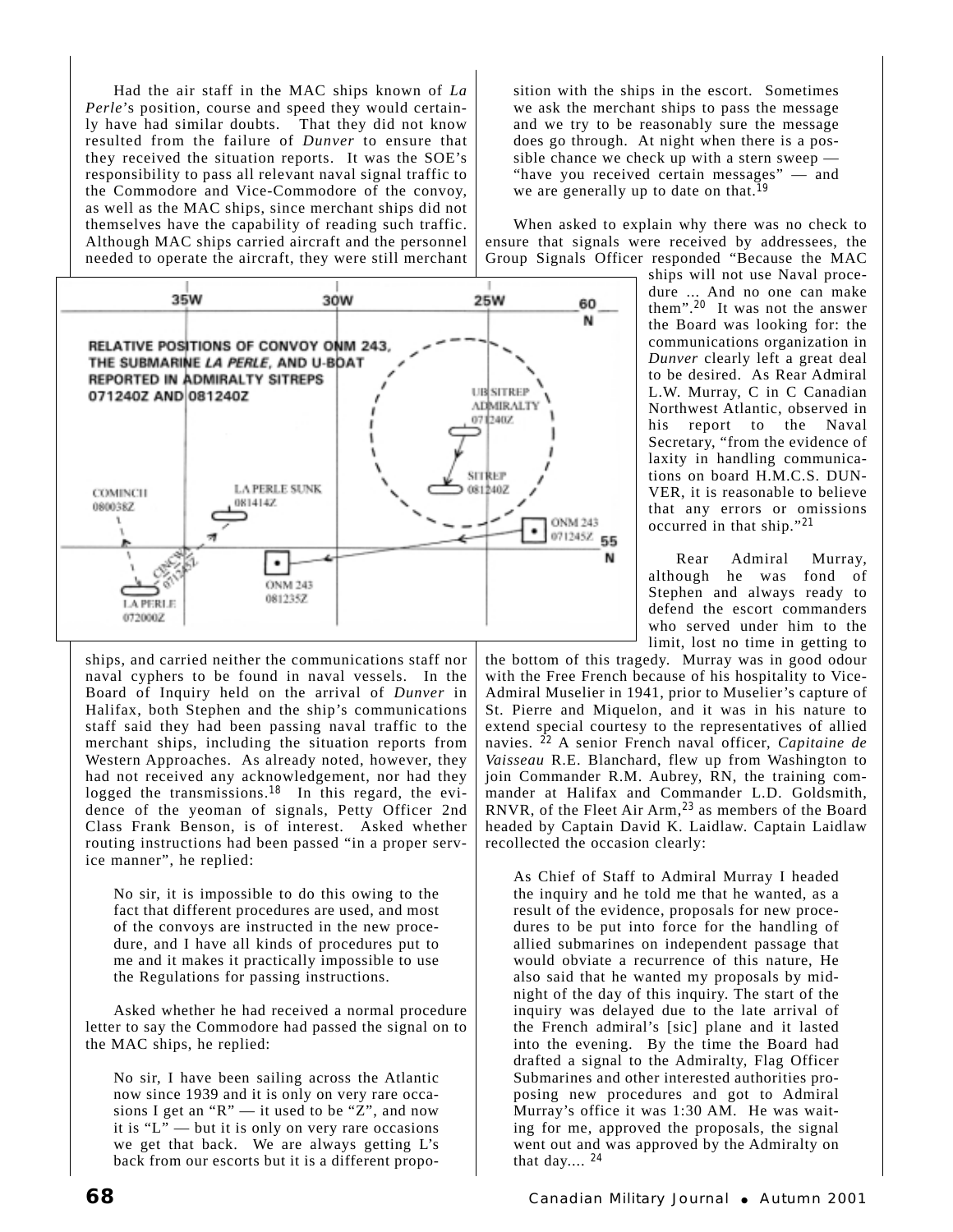Historians sometimes find themselves acting like forensic pathologists, probing under the skin to uncover more than appears on the surface, trying to avoid presuppositions and drawing their conclusions with objectivity. The *La Perle* Board of Inquiry, a subsequent investigation into the Communications Department on board *Dunver*, and the general outcome of the *La Perle* tragedy, offer an opportunity to engage in this process. They illuminate not only the possible reasons for Commander George Stephen's actions, but also partially uncover the anatomy of a young and burgeoning navy in its heyday.

The RCN, in July 1944, had grown to a strength of 97,500 men and women, and was playing a far larger part in the naval war than could have been imagined when it first began to expand in 1940. Supporting the D-Day Landings and subsequent *Overlord* operations were fourteen Canadian destroyers, eleven frigates, twenty corvettes, sixteen minesweepers, two Landing Ships Infantry (Medium) and 44 landing craft. Involving 9780 of the Navy's approximately 30,000 seagoing personnel, this was greater than the combined strength, amounting to twenty-five comparable vessels, from all the other smaller allied navies.<sup>25</sup> The other two-thirds of Canadian seagoing personnel were, for the most part, to be found in the escort groups of the Western Escort Force (24 corvettes and five Algerine minesweepers), and the Mid-Ocean Escort Force (five 'C' groups with eight frigates and 26 corvettes) which were now predominantly Canadian. For local duties, C in C Canadian Northwest Atlantic had at his disposal three corvettes, 21 minesweepers, six miscellaneous small vessels and four Fairmile flotillas with a depot ship.<sup>26</sup>

Since May 1943, Rear Admiral L.W. Murray, Commander-in-Chief Canadian Northwest Atlantic, situated in Halifax, had been one of three theatre com-

manders in the Atlantic region, along with Commander-in-Chief Western Approaches and Commander-in-Chief US 10th Fleet. In St. John's, Newfoundland, the Flag Officer Newfoundland, Commodore Cuthbert Taylor, reporting to Murray, had his own self-contained operations staff. Area Combined Headquarters, modelled on the British organization in Liverpool, had, after much discussion, been established and had reached a satisfactory standard of performance in both St. John's and Halifax.<sup>27</sup> At both bases, a combination of experienced British and Canadian officers — throughout the war, the Royal Navy lent some of their most experienced offireports about the sinking of the *La Perle*, reflect the accumulated wisdom as well as, perhaps, the prejudices of men who had been faced with similar requirements for command decision at sea.

The immediate findings of the Board of Inquiry,<sup>28</sup> copies of which went to the Secretary of the Admiralty and the French naval mission in Washington, focused on the communications department of *Dunver*, which "appears to be run in a most irregular manner", and gave Commander Stephen the benefit of the doubt, if in a less than persuasive fashion: "The fact that the latest Admiralty U-boat situation report had indicated that a U-boat might be in the vicinity of the convoy", the Board found, "possibly explains the failure of the Senior Officer Escort to realize the true situation." They also cast some of the blame on C in C Western Approaches:

The original routes combined with the sailing times of LA PERLE and ONM 243 indicated that a diversion might be necessary. The diversion of LA PERLE, when made, was not sufficiently drastic to increase her separation from the convoy to a sufficient extent.<sup>29</sup>

For routeing authorities, however, it cannot have been that simple. The presence of U-boats, most of them pinpointed with ULTRA intelligence, made it necessary to keep *La Perle's* course within fairly narrow limits. By the same token, it was clear that none of the witnesses who came before this Board knew much, if anything, about dealing with unescorted friendly submarines in the middle of the ocean. They normally expected to find them in coastal waters, professed ignorance about the procedures for recognition, and did not expect to find a friendly unescorted submarine sighted close to a convoy. The members of the Board exoner-



HMCS Dunver.

cers, both to command Canadian escort groups at sea and to occupy key staff positions ashore, until the RCN had been able to bring enough of their own up to speed — formed the operational staff. Their comments on Reports of Proceedings and, in this case, the various

ated Lieutenant Otterveanger completely. "In extenuation of the pilot's judgement," recalled Captain Laidlaw, "it was stated that his family had been killed when their house was demolished by a German bomber. I think he felt that any submarine he sighted was bound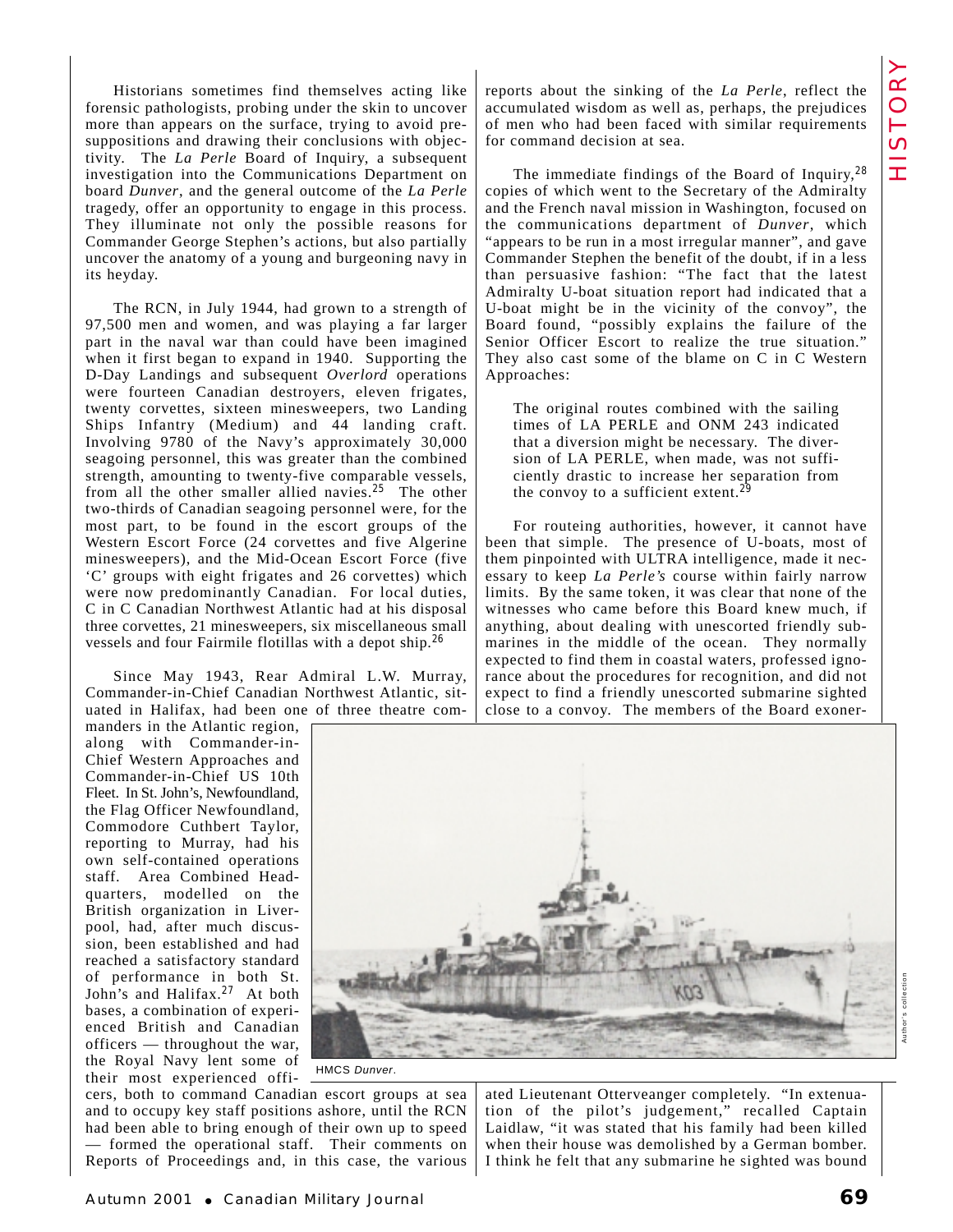to be a U-boat."<sup>30</sup> Admiral Murray conveyed the sense of this to the Naval Board in his covering letter, by noting that the pilot denied being aware of the letter of the day or of the colours used in identifying friendly submarines. "It is for consideration whether this may be accepted as being absolutely true, or as being the attitude of an officer of an occupied country who, having many scores to settle, could not believe that any submarine sighted could possibly be other than enemy."<sup>31</sup> There was no comment on the fact that *La Perle*, in spite of the appearance of first one, then four, and finally six aircraft circling the submarine, seems not to have

It would be like having a high-powered elderly relative living with you. I foresaw it as being confusing to the crew.<sup>32</sup>

Easton had once proposed the idea at a post-convoy conference in Iceland, "where the British appeared to feel I had spoken out of turn", and he had discovered that although this was normal practice in the United States Navy, USN officers did not like carrying the Senior Officer. Easton's senior officer was Commander A.F.C. Layard (RN). Easton "respected his ability and admired his knowledge, yet ... admired more his reti-



Drawing of the Rubis-class of submarine. La Perle was identical to Rubis.

flashed the proper recognition signals until the aircraft actually began their attacking runs.

As soon as the Board's findings had been submitted, Murray ordered an investigation of *Dunver*'s communications department. This investigation, conducted by Lieutenant Commander (later Rear-Admiral) M.G. Stirling and two RCNVR signals specialists, revealed problems in organization that seem to have arisen from divided responsibility to the ship and the group, and the uncertainty of personnel about their terms of reference. This was one of the risks in the system of appointing an officer to command an escort group or support group rather than a ship. Lieutenant-Commander Alan Easton, commanding the frigate HMCS *Matane* when he joined the support group EG9 in February 1944, observed that "In the wardroom our appointment to such a group received less attention perhaps than the news that the senior officer was going to reside in the ship."

The very thing I had favoured, that of the senior officer not being in direct command of the ship he was in, had at last come to fruition. But it had descended upon me. This meant that it would be difficult sometimes to draw the line of responsibility and could be the cause of muddled and perhaps conflicting orders on the bridge; in some cases possibly interference, and that could lead to strained relations between us.

cence in displaying it. He was a man of great sincerity with a fine sense of propriety."<sup>33</sup> Layard was also an officer of very wide experience — he was 44 when appointed to HMCS *Matane* — and a distinguished war record (he had commanded the destroyer HMS *Broke* and earned the Distinguished Service Order during Operation *Torch*), and did not at first think much of his Canadian ships' companies ("You can never trust a Canadian ship to do anything without being told three times ...."). However, when he had to move from *Matane* to *Swansea,* he wrote in his diary: "Quite overwhelmed how much officers and men seem to have liked me in this ship...." <sup>34</sup>

George Stephen, despite his remarkable war record, was a rather different kettle of fish. He eventually built up an excellent group spirit in C5 (his signal "Follow George" hoisted on leaving harbour rather than the senior ship's pendant numbers, became his trademark), 35 but he did not evidently employ Layard's hands-on methods. The captain of *Dunver*, Wilfred Davenport, was a young and very junior commanding officer, and both he and Stephen, perhaps reflecting their merchant service background, seem to have left the ship's organization entirely to the First Lieutenant. This, as Alan Easton had feared would happen in *Matane*, led to confusion in the ship's company. A Group Signals Officer, who had completed a five-month specialist course at the signals school, was appointed as a ship's officer,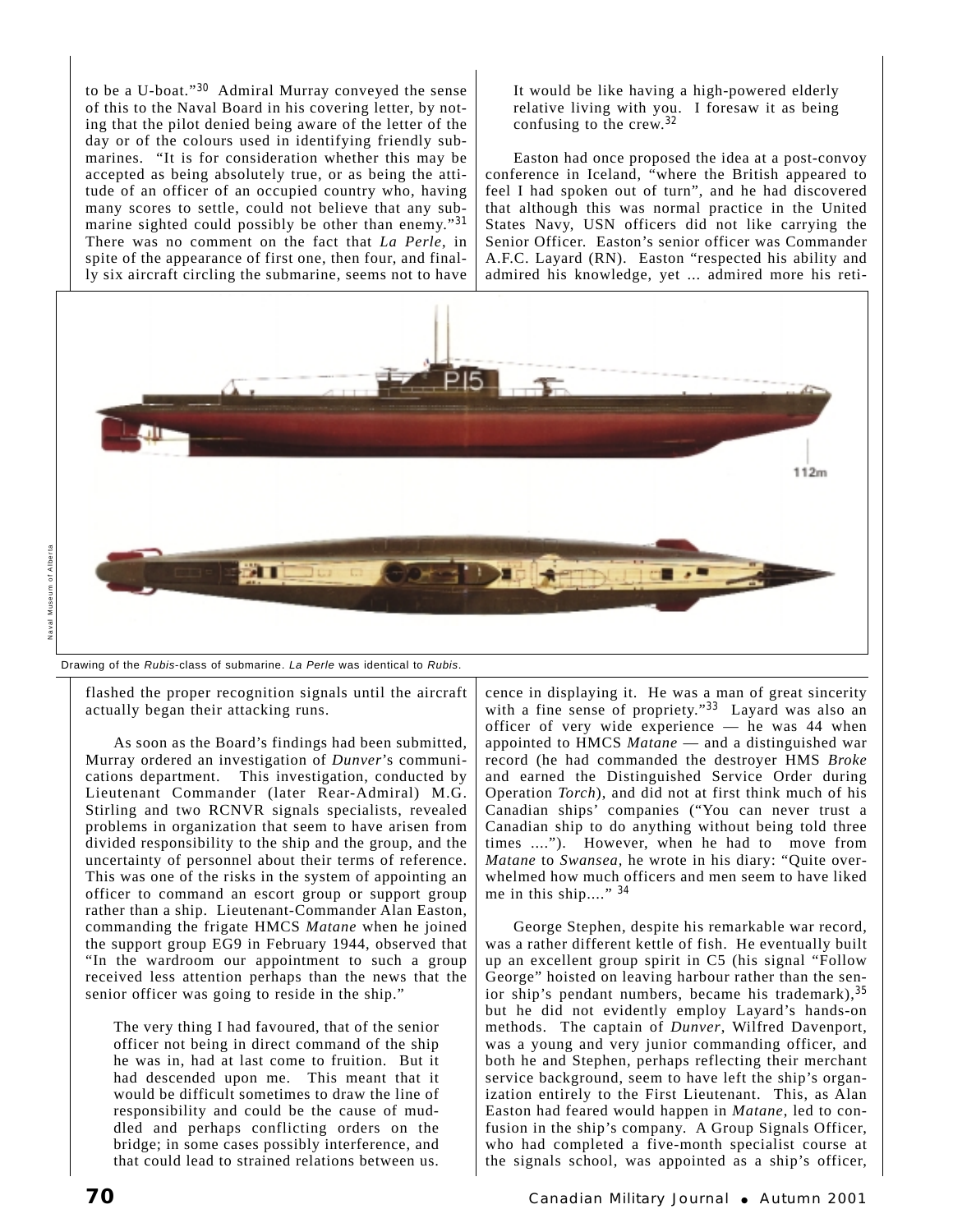but his staff duties conflicted with his ship duties to such an extent that a Signals Bos'n came aboard to assist him. Nobody in the department seemed to know exactly what the terms of reference were for these two officers: the Commanding Officer regarded the Signals Bos'n as Signal Officer, the Bos'n thought he was responsible for visual signalling only, and the First Lieutenant said the Bos'n was simply borne for training. When *Dunver* sent the messages about *La Perle* on the evening of 7 July, neither the Group Signals Officer nor the Signals Bos'n bothered to check whether they had been passed to the MAC ships, and there was no regular procedure on which they could rely to ensure that this was done. The investigating officers concluded "that no blame can be attached to the ratings of the Communications Staff ... since their supervision has been inadequate and unsatisfactory."<sup>36</sup>

It is to the credit of Murray and his staff that these problems were identified, and recommendations made to solve them, immediately they became evident. It seems certain that the involvement of the Free French made them react particularly strongly, and it may have been the same stimulus that also encouraged the Naval Board to respond without delay. On 15 August, the Naval Secretary in Ottawa informed the Commanderin-Chief Canadian Northwest Atlantic that both the captain of *Dunver* and the Group Signals Officer had "incurred the severe displeasure of the department for not exercising closer supervision over the signals of the group." A week later Murray passed this to Commodore Taylor, Flag Officer Newfoundland, and required him to inform the officers concerned. Staff officers in St. John's, who were busy devising orders that would prevent any repetition of Stephen's mistake, were appalled at the decision. Captain E.A. Gibbs (RN), Captain (D) [Destroyers] in Newfoundland, knew the situation in *Dunver* from taking passage in her during the first part of ONM-243's voyage, and after inspecting *Dunver* on 24 August, wrote to Taylor on 31 August pointing out:

... it was clear before I transferred to FLORIZEL at Westomp that DUNVER's signal department required an overhaul. More detailed technical knowledge of this may, however, be available at Naval Service Headquarters since the Director of the Signal Division, N.S.H.Q., [Captain G.A. "Sam" Worth] took passage in DUNVER on the immediately preceding crossing. ...The signals containing the position of LA PERLE were originated by the Senior Officer C5 and handed for transmission to a communication department whose efficiency or inefficiency must be assumed to be known by the Senior Officer, and which was headed by a specialist officer on his staff.... Lieutenant Davenport had done a good job in improving the situation.

However, the higher organization was found to leave much to be desired. It was not evident that the Senior Officer, Acting Commander George H. Stephen, had for his part made a clear effort to straighten out his position as Senior Officer with respect to the communi-

cations department and, more particularly, the functions of the Senior Officer:

...[On the other hand] Lieutenant Davenport can be assumed to have only the very limited knowledge of technical signal matters and procedure to be expected of an officer of his training. It is felt, therefore, that he was justified in placing confidence in the organization set up by the Group Signal Officer.<sup>37</sup>

"From my own personal knowledge of the Senior Officer and the Commanding Officer," added Gibbs, "I know it must have been difficult for the Commanding Officer to organize anything at all." In what was surely an extraordinary act for an officer of his rank and posi-



The control room aboard Rubis.

tion, he concluded with the sentence, "In view of this, and the factors outlined in the preceding paragraphs, it is strongly recommended that Naval Service Headquarters be requested to revise their decision."<sup>38</sup>

When Commodore Taylor forwarded the report on the inspection of *Dunver*, he took Gibbs' comments into account, without going so far as to repeat Gibbs' final request. "It is considered that the S.O. C5 cannot be held blameless for the continued existence of unsatisNaval Museum of Alberta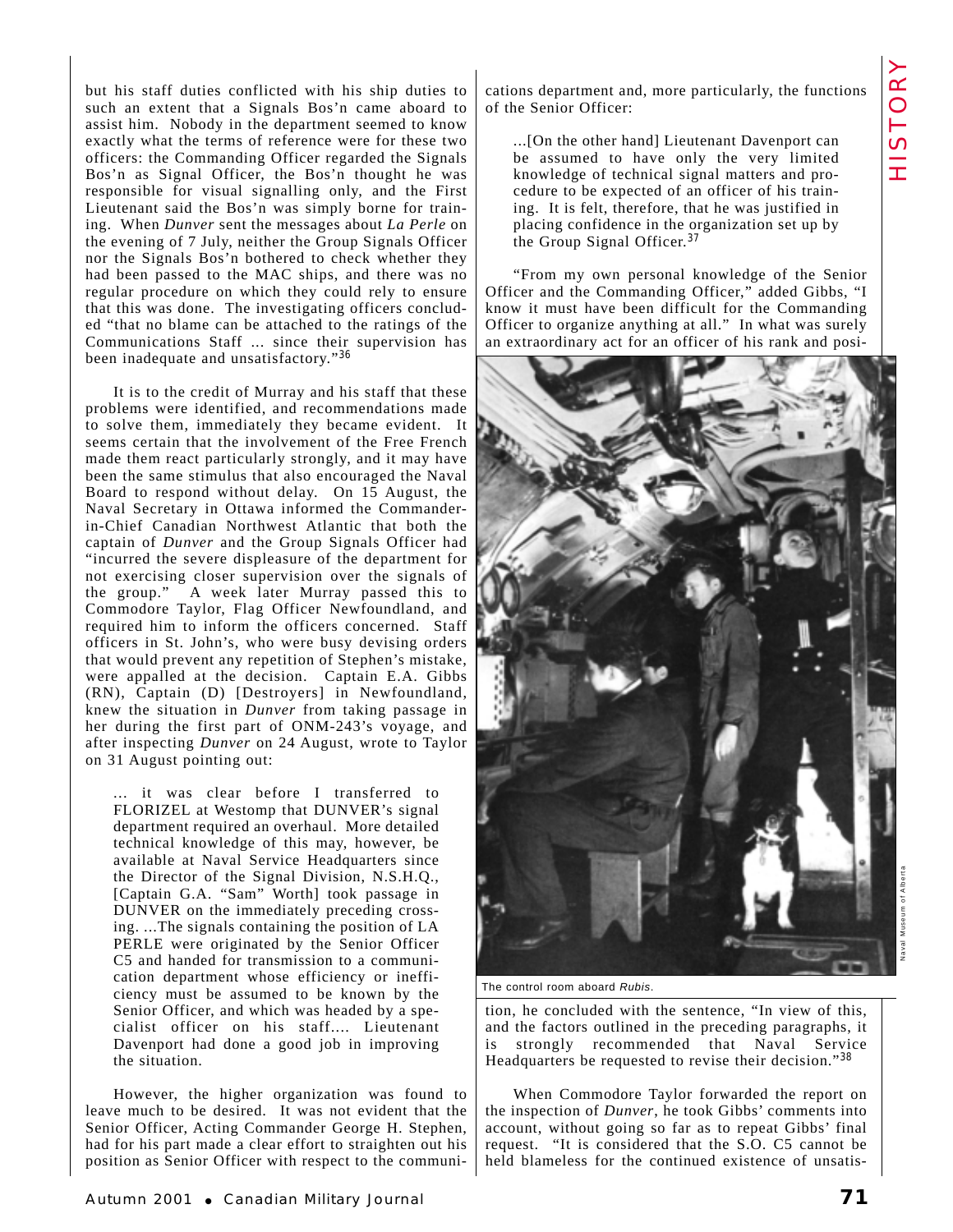factory conditions in the 'higher organization' referred to in [the] remarks of Captain (D) Newfoundland." Stephen, he told the Naval Board, had "not yet grasped" that he was responsible for ensuring the efficient communications facilities of the ship in which he was borne.<sup>39</sup> Several weeks later, the Chief of Staff to Flag Officer Newfoundland, Acting Captain G.B. "Boomer" Hope, acting on instructions from Commodore Taylor, went even further. Forwarding Gibbs' memorandum of 31 August, the one that concluded with a request for NSHQ to revise their decision, he wrote:

Adoption of the practice whereby the Senior Officer of a group is borne additional in one of his ships has undoubtedly precipitated some uncertainty in the minds of certain Senior Officers as to the extent of their responsibilities, the result perhaps being that interference with purely ship matters has occurred in some instances, while failure to appreciate situations and exert influence where required has occurred in others. Such, it is clear, has been the case with C5. The Commanding Officer has been forced into the background by a colourful personality to the extent that he has yielded a great deal of responsibility and authority. The Senior Officer has then failed to follow up his authority in a sphere where he perhaps feels less at home than in others with the result that the [communications] department received no higher supervision from either Senior Officer or Commanding Officer.<sup>40</sup>

Headquarters acted swiftly. Ten days later, on 28 September, they ordered C in C CNA to inform Stephen that he, too, had incurred the severe displeasure of the Department "for failure to exercise complete control over the escorts in his Command." They justified the decision in language reflecting the findings of the Board of Inquiry, and followed it up on 30 September with an instruction to C in C CNA, "that, in view of further information brought to light, the expression of the Department's severe displeasure conveyed to the Commanding Officer of H.M.C.S. 'Dunver', Lieutenant Wilfred Davenport, R.C.N.R., is cancelled and this Officer is to be informed accordingly." On 21 October, Captain Gibbs responded, as the order came down to him: "Lieutenant Davenport has not been informed in the sense of Naval headquarters NS. TS. 11150-381.12, Vol. 1, Secret (Staff) of 15th August, and no action appears to be necessary."<sup>41</sup>

One can almost hear the cheers in the Staff offices at St. John's. It was a remarkable, perhaps unique, reversal of a Naval Board disciplinary measure.

Further inspections of *Dunver* took place in the summer and fall of 1944, until the ship's and group organization finally satisfied the Newfoundland authorities.<sup>42</sup> George Stephen remained as Senior Officer of C5, shifting from *Dunver* to HMCS *Runnymede* in February 1945, earning praise for his loyalty and co-operative attitude, and for the group spirit he was felt to have inspired in the C5. In April 1945, he took command for the second time of the

destroyer *St. Laurent*, until October of that year when he went to the auxiliary aircraft carrier HMS *Puncher* (manned by a Canadian ship's company) as the Executive Officer. He appears to have been a great success in that appointment. The *La Perle* tragedy, however, probably prejudiced his chances of further employment and promotion. With his outstanding record of service before that incident, and his reputation as a seaman, he might have expected to continue his naval career, transferring as a good many successful RCNR and RCNVR officers did to the RCN. Not until after he was demobilized in July 1946, however, was he confirmed in the rank of Commander, and he never held command again. Except for some brief periods of naval training, including his appointment to HMCS *Nootka* as ice navigator on a cruise to Hudson Bay in 1948, and acting as Convoy Commodore in a NATO exercise in 1956, he remained ashore as supervisor of yardcraft in HMC Dockyard at Halifax until his retirement in 1969. He lived to a ripe old age, and was until his death in 1994 a colourful and very well-liked figure in both the naval and civilian community of Halifax and Dartmouth.<sup>43</sup>

For the RCN, this unhappy episode pointed up some of the problems in adjusting doctrine to meet the changing requirements of anti-submarine warfare. Even after nearly five years of war it was not easy to find officers capable of conducting group operations. The cream of the crop were in European waters in the summer of 1944. However, there is no indication that the selection of George Stephen as Senior Officer of a group gave Canadian naval authorities any qualms rather, the opposite — and he commanded the respect of his men as much as he ever had, but the evidence of Captain (D) Newfoundland suggests that his ability may have been in question by the time the group was sailing with ONM-243. For sailors who had been constantly at war with U-boats for so many years, moreover, the extreme dislike of submarines was endemic, and it must have been galling to know that Canadian groups and ships were achieving kills in European coastal waters, while convoy escorts in mid-ocean had so little chance of contact. Knowing the threat was still there — there were shocking losses to U-boats in the Canadian Northwest Atlantic in the last eighteen months of the war<sup>44</sup> — still kept escort commanders on the *qui vive*. Stephen had had a taste of victory with the sinking of *U-845* in March. "[With] his first submarine kill after four years of rugged rescue work," observed Arthur Bishop in his description of the incident, "Stephen was so jubilant he tore the peak clean off his sea-worn captain's cap when he raised it in salute to *Sally's* victory."<sup>45</sup> When *Empire MacCallum*'s aircraft reported a submarine, exposed as Stephen had been to convoy disasters and constant danger, he seems to have been carried away with the thought of another success against the U-boats. In the excitement of the moment, he had evidently lost the capacity for prudent forethought, something that he must have possessed in abundance as an Arctic navigator. If there is any exculpation for his impulsiveness, it must be the unfamiliarity of his role, in addition to the hard life he had endured at sea for the previous four and a half years.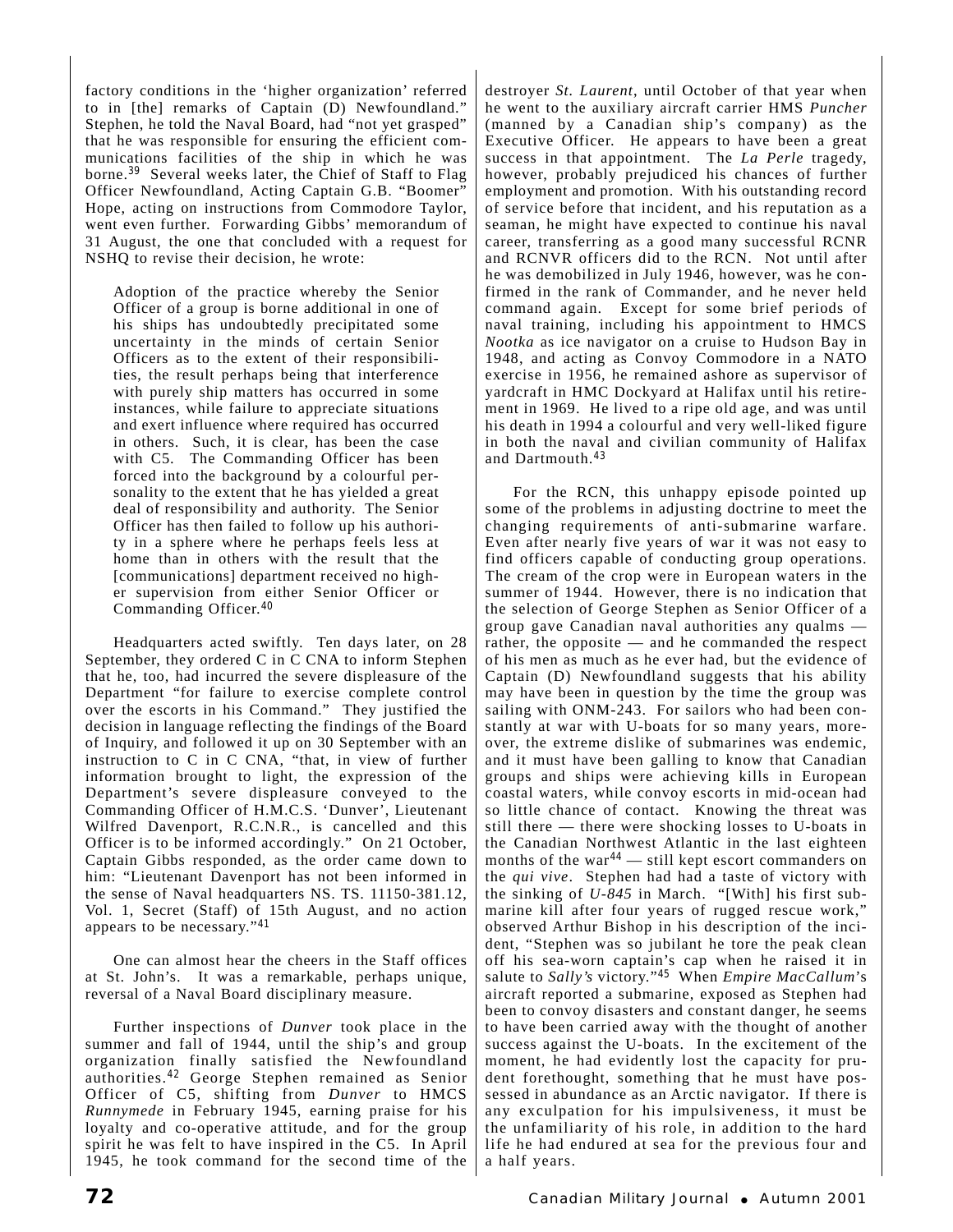The sinking of *La Perle* was a terrible human tragedy. Because the full details have remained obscure until now, it has raised doubts in peoples' minds. Was there in fact a hidden motive? The mysterious loss of the French submarine *Surcouf* <sup>46</sup> could be fuel for suspicions that the Admiralty or the US Navy deliberately put *La*

*Perle* at risk, but the evidence leads to a much more mundane conclusion: in the final analysis, the sinking of *La Perle* was, sad to say, simply a matter of incompetence.



## **NOTES**

1. This article arises out of the recollections of Anthony Griffin, Staff Officer Operations to Flag Officer Newfoundland in August 1944, who drafted the sailing orders for *La Perle* from Newfoundland to Holy Loch, subsequent comments by the British naval historian Arnold Hague, and correspondence with John Seale, a retired cinematographer who had been serving as a signalman in HMCS *Dunver* when aircraft from the MAC ships *Empire MacCallum* and *Empire MacColl* attacked and sank the submarine. Anthony Griffin, *Footfalls in Memory* (Toronto, n.p., 1998), p. 129, (excerpts of this memoir appeared in several issues of *Starshell*, the newsletter of the Naval Officers Association of Canada, in the year 2000); Arnold Hague to Griffin, 5 Dec 2000; John Seale to Griffin, 15 Dec 2000, and subsequent correspondence, DHH Biog file A.G. Griffin; NAC, RG 24, Vol. 11128, "Sinking of Submarine *La Perle"*; RG 24, Vol. 11927, 60-4-142, "Communications, HMCS *Dunver*". I am grateful to John Seale for giving me access to his personnel file. 2. Report of Proceedings, HMCS *Dunver*, 13 July 1944, NDHQ Directorate of History and Heritage (henceforth DHH) 81/520/8280, Box 7, ONM 243.

3. *La Perle* was a 669-ton minelayer of the *Sapphire* class, built in 1935, listed as *Perle* in *Jane's Fighting Ships*, 1936, 1942, 1944-5. Although serving with the Free French forces, the lone survivor of this submarine made a point of saying he belonged to the French, not the Free French Navy.

SOE C5 to Captain (D) [Destroyers] Newfoundland, 11 July 1944, enclosure, LCdr H.B. Dangerfield RN, "M.V. 'Empire MacCallum' in company with Convoy ONM 243: Report on Sinking of Submarine 'La Perle'", RG 24, Vol. 11128.

ibid. Dangerfield statement; "Statement of Hornbill I (T.1) Swordfish aircraft LS 241"; "Declaration du Premier-maitre mecanicien Cloarac Emile, MLE 3313-25-2, sous la perte du sousmarin franç 'La Perle'." 6. James Rusbridger, *Who Sank Surcouf? The Truth about the Disappearance of the Pride of the French Navy*, (New York: Century, 1991), pp. 62, 184 ff.

7. Biog file George Hay Stephen, DHH.

8. "I remember very clearly," recalled Commander Tony Griffin RCNVR, Staff Officer Operations at St. John's at the time, "giving this submarine her sailing orders, going over carefully with the captain, navigating officer and my own navigating officer the route to be followed by *La Perle*, clear of all convoys and concentrations of U-boats. I also remember drafting the signal, with side distribution to all concerned at sea and ashore, specifying the route and the 'safe' corridor ... in which ships were not to attack, as they normally would, any surfaced submarine on sighting." Anthony Griffin, *Footfalls in Memory*, p. 29.

9. Evidence, Board of Inquiry, 14 July 1944, questions 306 and 307, RG 24, Vol. 11128.

10. Admiralty to AIG [Action Information Group] 331, Commodore US Fleet, 071440B, *ibid*.

11. Admiralty 081444B, *ibid*.

12. SOE C5 to Captain (D) Newfoundland, 11 July 1944, RG 24, Vol. 11128.

13. Evidence, Board of Inquiry, *ibid.*

14. Personnel file, John Seale. Captain (Destroyers) or Captain (D) was responsible for the efficiency and training of destroyers and smaller vessels.

15. Seale to Griffin, 15 Dec 2000.

16. Evidence, Board of Inquiry, NAC RG 24 Vol 11128. John Seale was not aware of these events, having left the bridge after Stephen's outburst.

17. Stephen maintained he had never communicated directly with the aircraft, but Lieutenant Otterveanger's statement reports getting a "Roger" from the SOE at 1253, and "Interrogation skating" at 1330, which suggests Stephen did ask the pilot rather than the MAC ship. SOE C5 to Captain (D) Newfoundland 11 July 1944, enclosure: "Statement of Hornbill I, (T1) Swordfish Aircraft LS 241", *ibid*.

18. "The signal log of the Commodore of Convoy O.N.M. 243 for the 6th, 7th and 8th July ... discloses no record of C. In C. W.A.'s situation report being passed to Commodore by Senior Officer Escorts during the three days concerned." Commander in Chief, Canadian Northwest Atlantic to Secretary, Naval Board, 28 July 1944, RG 24, Vol. 11128.

19. Evidence, Board of Inquiry, 14 July, RG 24, Vol. 11128. The letter 'L' indicated that messages had been received and passed to other addressees.

20. Evidence of Lieutenant J.H.C. Wilson RCNVR, Investigation of the Communications Department of H.M.C.S. "DUNVER", 20 July 1944, RG 24 Vol 11927.

21. C in C CNA to Naval Secretary, 28 July 1944. 22. Murray's part in the St. Pierre and Miquelon episode appears to have been exaggerated by Muselier. Muselier had asked him for permission to take the three Free French corvettes to sea with him on a trip to inspect them at sea. According to the French Admiral, "Murray hésitait un peu. Il me dit, en riant: 'Je ne sais pas s'il est prudent de vous laisser passer près de St Pierre avec ces trois corvettes?' Je lui répondis, en souriant: 'Je vous ai dit que je me rendrai directement à Halifax'. Il n'insista pas." Murray later objected to the insinuation that he had connived with Muselier without reference to the Admiralty or the higher US naval command in Newfoundland, but he had made a friend in Muselier. C.P. Stacey, *Arms, Men and Governments: The War Policies of Canada 1939- 1945*, (Ottawa: Queen's Printer, 1970) p. 373n.; Murray to S.F. Wise, 13 May 1971 and subsequent correspondence, DHH 80/632; Biog file L.W. Murray, DHH.

23. Goldsmith appears in the January 1945 RN Navy List in command of HMS *Seaborne*, the RN establishment in Halifax that serviced aircraft from MAC and CAM (Catapult Aircraft Merchantmen) ships on the RCAF base at Dartmouth N.S., the future site of the Canadian naval air base, HMCS *Shearwater.*

24. D.K. Laidlaw to W.A.B. Douglas, 6 February, 1986. The promptitude recalled by Captain Laidlaw cannot be verified from available documents, since the findings of the Board did not find their way onto paper until 19 July.

25. Lieutenant James George (later a distinguished Canadian diplomat) makes the observation in his narrative "The Royal Canadian Navy's part in the invasion of Northern France", Narrative "B", Vol. 1, 1944, National Defence Headquarters, Ottawa, Directorate of History and Heritage, 84/230, on which Joseph Schull based the very well-written official account. Schull, *Far Distant Ships*, p. xix.

26. RCN Weekly State, 2 May 44, 30 May 44, 20 June 44, DHH, NHS 1650 DS.

27. Commander P.B. Martineau, RN to C in C CNA and AOC-in-C CNA, 6 August 1943, RG 24, Vol 3896, 1034-3, Vol. 1.

28. Findings of the Board of Inquiry, 19 July 1944, enclosed in C in C CNA to Naval Secretary, 28 July 1944, CNA 0032, RG 24, Vol. 11128. 29. *ibid.*

30. Laidlaw to Douglas, 6 Feb 1986, D.K. Laidlaw biog file, DDH.

31. C in C CNA to Naval Secretary, 28 July 1944. 32. Alan Easton, *50 North: An Atlantic Battleground*, (Toronto: Ryerson Press, 1963, Paperjacks edition, 1980), p. 205.

33. Alan Easton, *50 North*, p. 231, cited by Doug McLean in "The Last Cruel Winter: RCN Support Groups and the U-Boat Schnorkel Offensive", unpublished MA thesis, Royal Military College of Canada, 1992.

34. War Diary, Commander Layard, typescript from original in Commander Layard's possession, DHH 5/130 to126/130, DHH.

35. Joseph Schull, *The Far Distant Ships* (Ottawa: Queens Printer, 1961) p. 224.

36. Staff Signal Officer, Area Combined Headquarters, Halifax NS to C in C CNA, 28 July 1944. 37. Memorandum, Gibbs to Taylor, 31 August 1944, No 34-18050, RG 24, Vol. 11927.

38. *ibid.*

39. Taylor to Naval Secretary, 31 August 1944, *ibid*. 40. A/Captain G.B. Hope, for Commodore, RCN, Flag Officer Newfoundland to Naval Secretary, 18 Sep 1944, based on a rough pencilled draft by Taylor, *ibid*. 41. Naval Secretary to C in C CNA, 5 October 1944, Minute IV by Captain (D) Newfoundland dated 21 October 1944, *ibid.*

42. RG 24, 11927, [NS] 60-4-112, *passim*.

43. Biog file G.H. Stephen, DHH; Captain Norman Jackson RCN (ret'd) to W.A.B. Douglas, 9 April 2001. 44. U-boats in the Canadian Northwest Atlantic sank the escorts *Valleyfield* (7 May, 1944), *Magog* (14 October 1944), *Clayoquot* (26 December, 1944), and *Esquimalt* (16 April 1945) and the merchant ships *Cornwallis* (3 December 1944) *British Freedom*, *Martin Van Buren* and *Athelviking* (14 January 1945), Michael Hadley, *U-Boats Against Canada: German Submarines in Canadian Waters* (Montreal and Kingston: McGill-Queens. 1985) pp. 193-301; Jürgen Rohwer, *Axis Submarine Successes, 1939-1945*, (Annapolis: US Naval Institute Press, 1983), pp. 186-195.

45. Arthur Bishop, *Courage at Sea. Canada's Military Heritage*, Volume III. (Toronto: McGraw-Hill Ryerson, 1995), p. 95.

46. Rusbridger, *Who Sank Surcouf?*, pp. 184 ff.